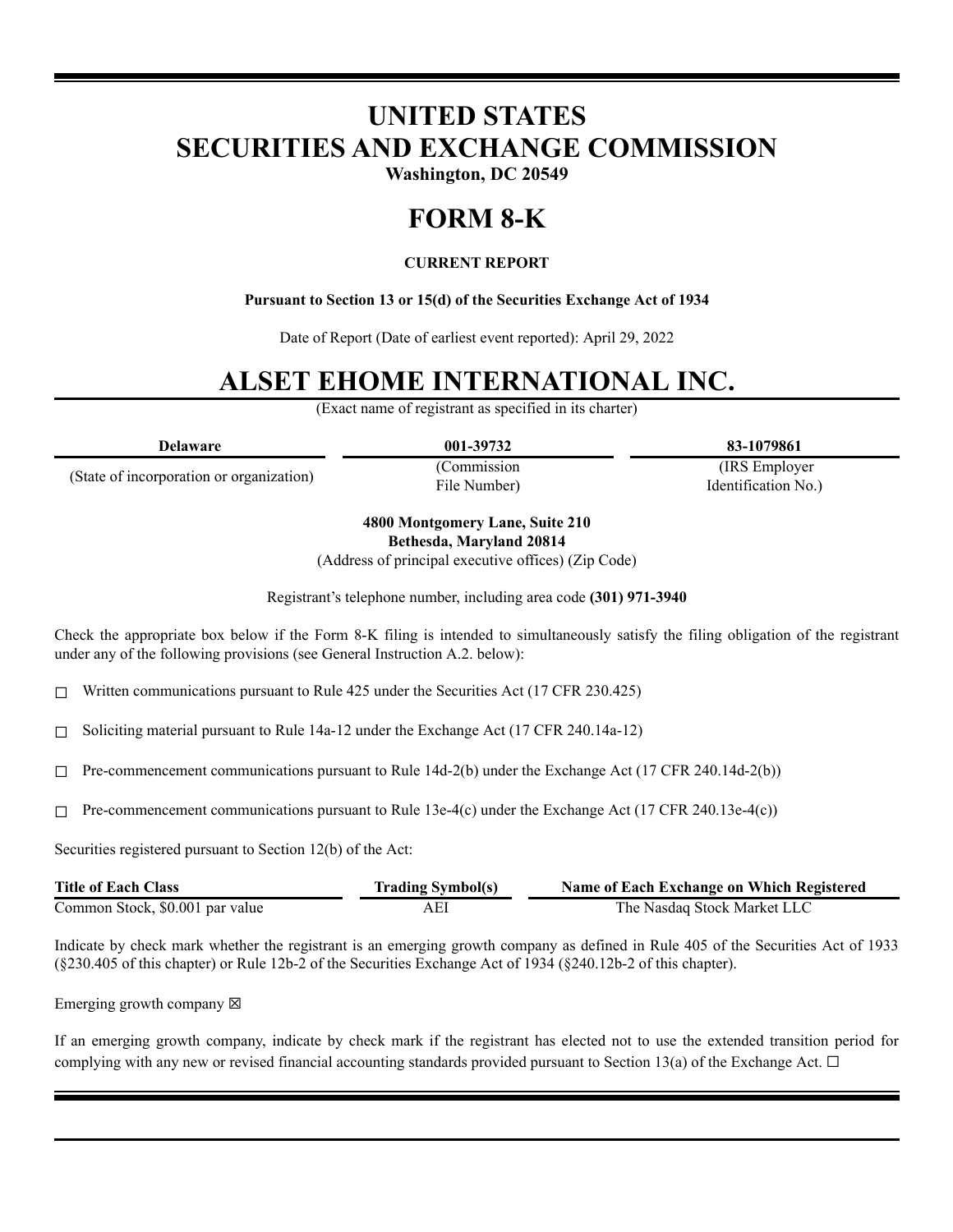#### **Item 5.02 Departure of Directors or Certain Officers; Election of Directors; Appointment of Certain Officers; Compensatory Arrangements of Certain Officers.**

#### **Resignation of Member of the Board**

On April 29, 2022, Ang Hay Kim Aileen resigned as a member of the Board of Directors of Alset EHome International Inc. (the "Company") due to personal reasons. Ms. Ang did not advise the Company of any disagreement with the Company on any matter relating to its operations, policies or practices.

#### **Compensation for Chief Executive Officer**

Pursuant to the terms of the employment agreement dated February 8, 2021, as supplemented on December 13, 2021 (collectively the "Employment Agreement") between the Company and the Company's Chairman and Chief Executive Officer, Chan Heng Fai (the "Executive"), the Executive's compensation includes a fixed salary of \$1 per month and two bonus payments each year consisting of: (i) one payment equal to Five Percent (5%) of the growth in market capitalization the Company experiences in any year; and (ii) one payment equal to Five Percent (5%) of the growth in net asset value the Company experiences in any year (the "NAV Bonus"). Pursuant to the Employment Agreement, the calculation of NAV Bonus was to be paid within seven (7) days after publication of the Company's audited annual consolidated financial statements.

As disclosed in a Report on Form 8-K filed with the Securities and Exchange Commission (SEC) on February 1, 2022, the Compensation Committee of the Company's Board of Directors recommended that the Executive be paid \$4,800,000 of the NAV Bonus pursuant to the Employment Agreement at such time. The Company, one of its subsidiaries and the Executive entered into an Amendment to the Employment Agreement, dated as of January 26, 2022 (the "Amendment"), and such bonus was paid. The Amendment provided that in the event that the net asset value of the Company was determined to be a greater or lesser amount than the estimated amount, upon the completion and filing of the Company's audited financial statements, the Executive shall be entitled to the balance of the amount that should have been paid, or shall reimburse the Company for any excess, as applicable.

Based on the Company's audited financial statements that were filed with the SEC, the Company determined that the NAV Bonus should be equal to \$3,614,748.55 (instead of \$4,800,000), due to a difference between the anticipated and actual growth in the Company's net asset value. Accordingly, on April 29, 2022, the Executive settled the true-up payment of \$1,185,251.45 with the Company.